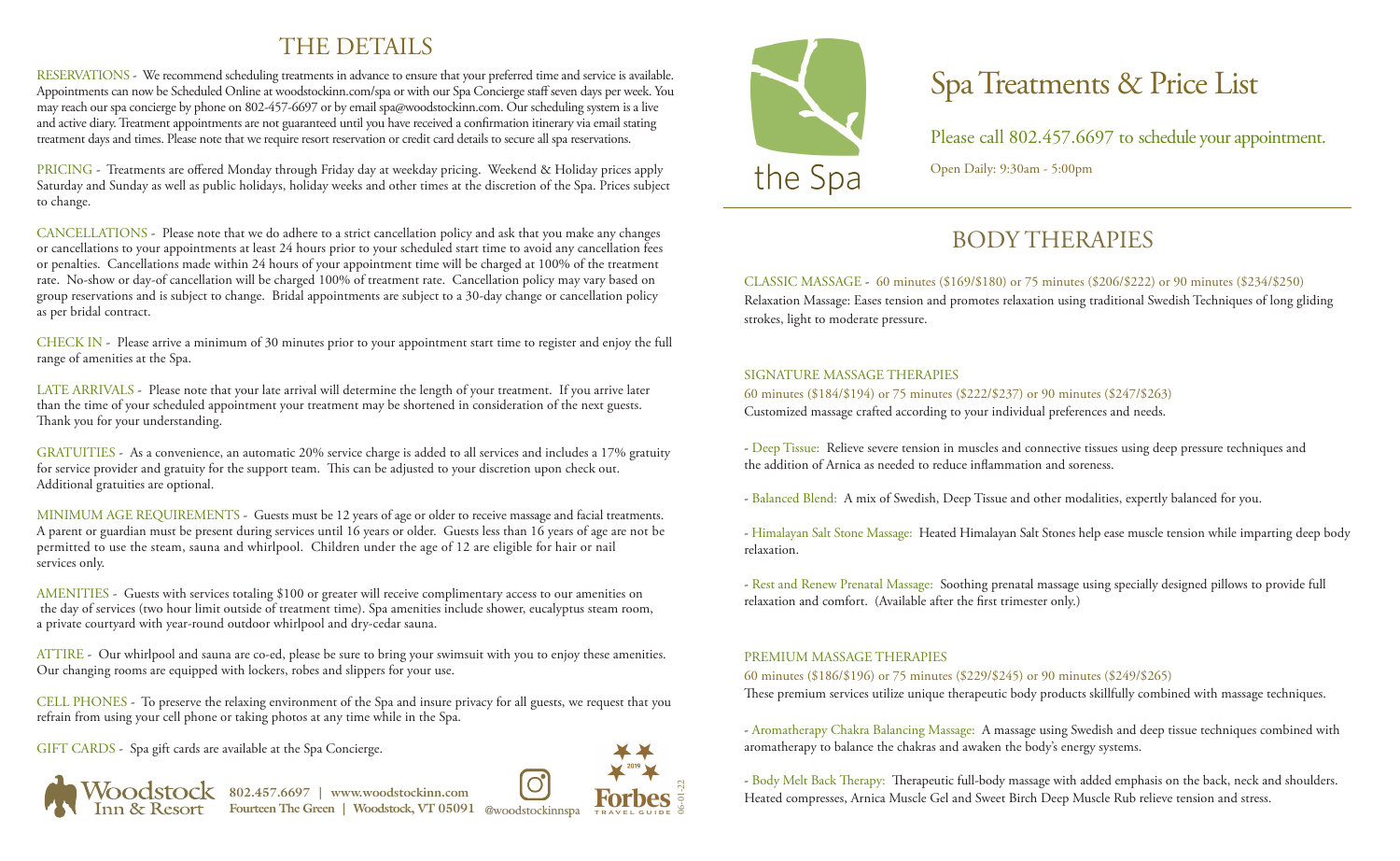- Scalp, Hand and Foot Rescue: Calming relief for those tension areas that are longing for attention. Begin with a energizing scalp massage using Wild Lime Scalp Oil before moving on to a soothing hand and foot massage with Arnica and Mighty Mint Rescue Cream. (Offered in 60 min only.)

- Recharge & Restore: Energizing deep tissue massage to combat fatigue and reboot the mind and spirit. Ease tension and uplift spirit with citrus and ginger root massage oils.

- Double Bliss: Spend time together while enjoying a side-by-side massage in one of our dedicated couple's massage rooms.

#### TEEN MASSAGE - 60 minutes (\$169/\$180)

A Relaxation Massage that eases tension and promotes relaxation using traditional Swedish Technique, long gliding stokes and light to moderate pressure.

### MULTI-LAYERED BODY TREATMENTS

#### YOUR SIGNATURE EXPERIENCE - 100 minutes (\$297/\$313)

One hundred minutes of pure pampering designed especially for you, with you. You design your signature aroma journey for this luxurious treatment using our Aroma Design Bar to craft your treatment products. Your Signature Experience includes a gentle full body exfoliation with your custom body polish and a hydrating body wrap warmed by our heated cocoon blanket. While wrapped you will enjoy a massage of your scalp and feet. This exclusive journey finishes with a full body massage using your custom blended shea butter lotion. This is our ultimate Spa body experience! Body Bliss \*\*Please plan to arrive 30 minutes before start time for this service to allow time for custom crafting of your signature treatment products.

#### BODY TREATMENTS - 60 minutes (\$186/\$202) or 75 minutes (\$229/\$245) or 90 minutes (\$249/\$265)

Multi-sensory experiences that combine pure pampering with restorative skin treatments. These unique treatments include a full body exfoliation, nourishing body wrap and scalp and foot massage. The 60 minute service concludes with a lotion application, while the 75 minute and 90 minute services includes a full body massage.

- Citrus Espresso Detox: Espresso Mud Body Scrub detoxifies with a rich mixture of volcanic pumice, coffee Arabica, and sasparilla. Sicilian Bergamot lotion uplifts and beautifully hydrates.

- Lemon Verbena Hydration: Bright citrus notes of lemon verbena begin this sensory journey while the wrap of luxurious oils, fine cane sugar, and shea butter leaves skin radiant and deeply nourished. Lemon verbena body butter uplifts and beautifully hydrates.

- Seasonal Treatment: Our featured treatments change seasonally and include an exfoliating scrub, moisturizing wrap and lotion application or massage to finish. Our Spa Concierge can provide current Seasonal Treatment details upon request.

#### MINI MANI - 20 minutes (\$29/\$43)

For our younger guests 11 and under we offer the Mini Mani. Begin with a cleansing soak followed by a trim and shape of nails. Topped off with your favorite color polish.

#### HAPPY FEET PEDI - 25 minutes (\$38/\$51)

The perfect pedicure for the 11 and under crowd. Those adorable little tootsies will be treated to a gentle aromatic foot soak, nail shaping and foot massage with lotion. Topped off with your favorite color polish.

#### NATURAL MANICURE - 35 minutes (\$50/\$64)

Classic service includes tidy up of nails and cuticles and moisturizing hand and arm massage. Finishes with a buffering of nails. No polish.

#### NATURAL PEDICURE - 50 minutes (\$67/\$81)

This custom treatment moisturizes and invigorates leaving feet impeccably groomed. Enjoy a soothing soak, exfoliation, cuticle and nail trimming. Concludes with a buffing of nails and a soothing foot massage. No polish.

### NAIL SERVICES ENHANCEMENTS

Enhancements are inclusive of treatment time.

Nail Stamping - add \$5 for 2 Nails • French Style Manicure or Pedicure - add \$7

#### Anti-aging Collagen Hand Treatment - add to Manicure or Pedicure \$20

Boost your skin's elasticity, texture, firmness, and radiance with biodegradable collagen gloves from Voesh. These phyto collagen gloves will nourish dry, dull, and uneven skin leaving your hands silky-smooth and hydrated.

#### Shea Butter Foot Treatment - add to Pedicure \$20

An intensive foot treatment from Voesh infused with phyto collagen to deeply nourish dry skin. Adding these argan and shea butter rich socks to your pedicure is the perfect remedy for dehydrated, cracked feet.

### MAKEUP

#### 45 minutes (\$80/\$85)

We offer a customizable make up application best suited for your skin type and needs. Whether you are looking for a natural finish to a full coverage look, it can be achieved with either airbrush make up or our traditional make up line that is Paraben-free, Gluten-free, and Talc-free. All formulas are infused with skin-loving antioxidants, vitamins and minerals.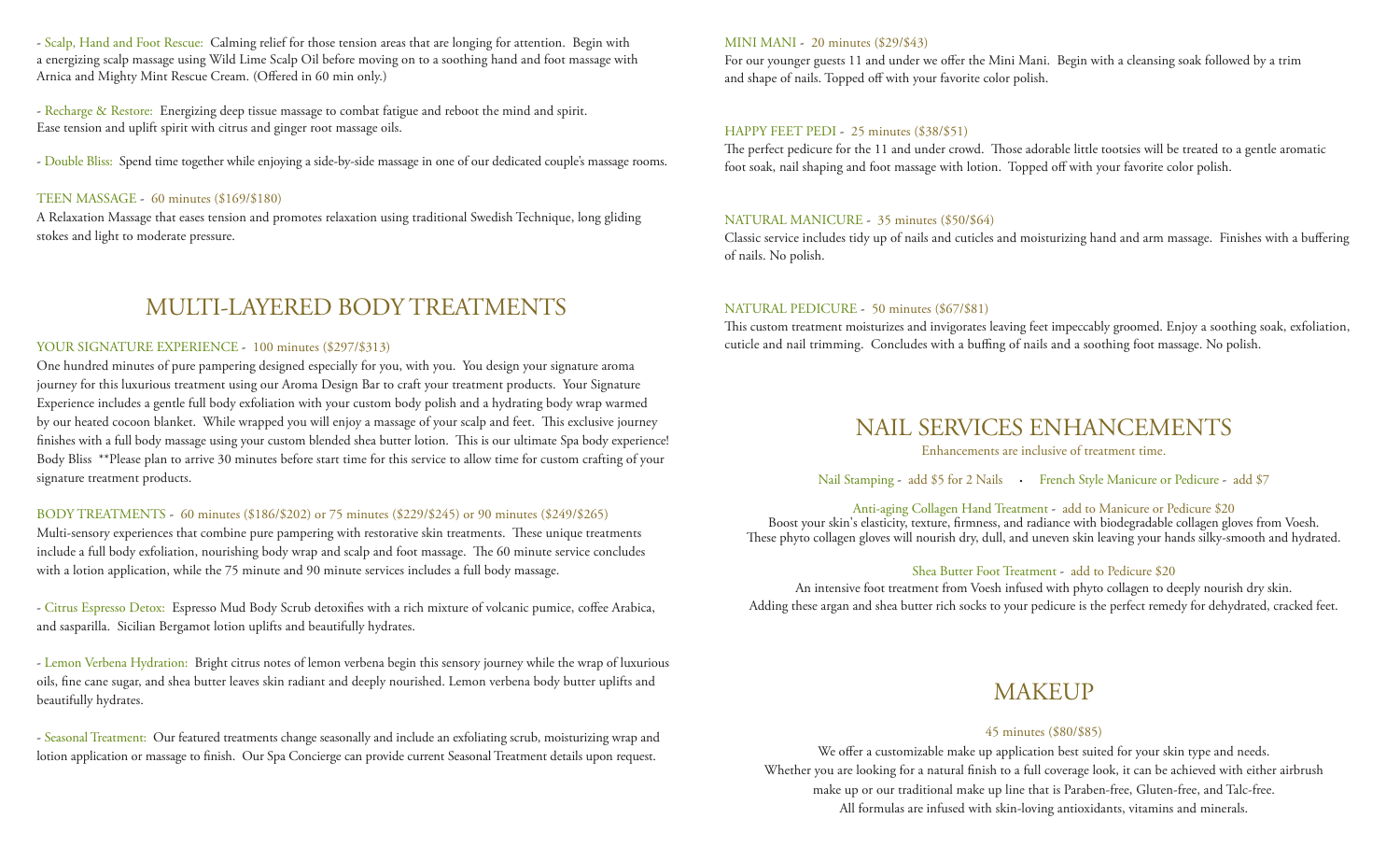### SALON SERVICES ~ HANDS & FEET

Featuring Dazzle Dry.

#### CLASSIC MANICURE - 40 minutes (\$60/\$74)

Nails are shaped, cuticles conditioned and a hydrating hand massage eases tension and locks in moisture in this modern dry manicure. Finished with a high-shine buff or an application of your choice of nail color.

#### ARTISTIC MANICURE - 50 minutes (\$77/\$90)

Dress up our classic manicure with the addition of nail art from our extensive nail stamping collection for all your fingernails using our vegan Dazzle Dry polish.

#### SIGNATURE MANICURE - 50 minutes (\$77/\$90)

Nails are shaped and cuticles are trimmed and nourished in this manicure. Hands are gently exfoliated and moisturized. This manicure includes time for thorough cuticle work and a hand and arm massage including Voesh moisturizing treatment for hands. Your choice of polish completes your service.

#### CLASSIC PEDICURE - 50 minutes (\$77/\$90)

Our classic pedicure service includes a soothing foot soak, nail shaping, gentle cuticle care and light callous care. Includes a hydrating foot massage and finishes with your nail color of choice.

#### ARTISTIC PEDICURE - 80 minutes (\$109/\$123)

Enjoy our Classic pedicure and enhance your nails with designs from our extensive nail stamping collection for all your toe nails using our vegan Dazzle Dry polish.

#### SIGNATURE PEDICURE - 80 minutes (\$109/\$123)

This extended pedicure begins with a cleansing foot soak before feet are gently exfoliated and callouses addressed. Nails are trimmed and tidied, cuticles conditioned and feet and legs expertly massaged. Includes Voesh moisturizing treatment for your feet and finishes with a high-shine buff or your nail color of choice.

#### TEEN MANICURE - 40 minutes (\$60/\$74)

Nails are shaped, cuticles conditioned and hands hydrated to lock in moisture in this modern dry manicure. Finished with a high-shine buff or an application of your nail color of choice.

#### TEEN PEDICURE - 50 minutes (\$77/\$90)

Our teen pedicure service includes a soothing foot soak, nail shaping, gentle cuticle care and light callous care. Includes a hydrating foot massage and finishes with your nail color of choice.

## THERAPY ENHANCEMENTS

Enhancements are inclusive of the treatment time and are not stand alone treatments. Enhancements can be added to mostt body therapies. \$20

WILD LIME SCALP MASSAGE - An energizing scalp massage with aromatic Wild Lime Revitalizing Scalp & Hair Oil aides in promoting deeper relaxation, soothes stress and adds shine to hair.

HIMALAYAN SALT STONES - Incorporate warm Himalayan salt stones to a specific area of tension to reduce inflammation and soothe sore muscles.

LEG & FOOT ENHANCEMENT - A stimulating lower leg and foot massage using Mighty Mint Rescue Cream to increase circulation. Arnica gel is incorporated to cool sore muscles and reduce inflammation.

RESTORATIVE EYE TREATMENT - Featuring Coconut & Vitamin D Eyes from To Go Spa. An uplifting eye mask infused with Marine Plant Collagen and Hyaluronic Acid for a moisturizing experience that instantly replenishes and nourishes the eyes.

### ALTERNATIVE THERAPIES

#### 60 minutes (\$169/\$180)

REFLEXOLOGY - Therapists stimulate reflex areas along the feet that relate to various parts of the body. This uniquely relaxing therapy stimulates the circulatory and lymphatic systems. Reflexology promotes benefits such as the relaxation of tension and improvement of circulation and is not a full body massage.

REIKI - Reiki is a form of energy healing that balances the energy patterns in the body. Reiki encourages deep relaxation to relieve stress and accelerate the body's healing. Light or no touch energy work.

### FACIAL THERAPIES

Each one of The Spa's facial services are designed to treat your skin at its deepest level; restoring a healthy,luminous balance. Whatever you'd like to focus on, from sensitivity to purification, anti-aging or hydration, our carefully selected skincare lines - Tata Harper, Naturopathica, and Dr. Dennis Gross - are luxurious, results-driven and widely recommended. *Please Note: We are unable to perform any facials services if the guest has had a botox, fillers or injections in past 14 days.* 

- Classic - 60 Minutes (\$184/\$200) Our Personalized Facial begins with a double-cleanse and steam. After a thorough analysis, skin is renewed with specially chosen exfoliation and treatment masques, and light extractions if needed. Mind and body are rejuvenated with face/neck/décolleté massage and a full hand and arm massage using Sicilian Bergamot lotion. Service concludes with appropriate treatment serum, eye cream and skin and lip hydration.